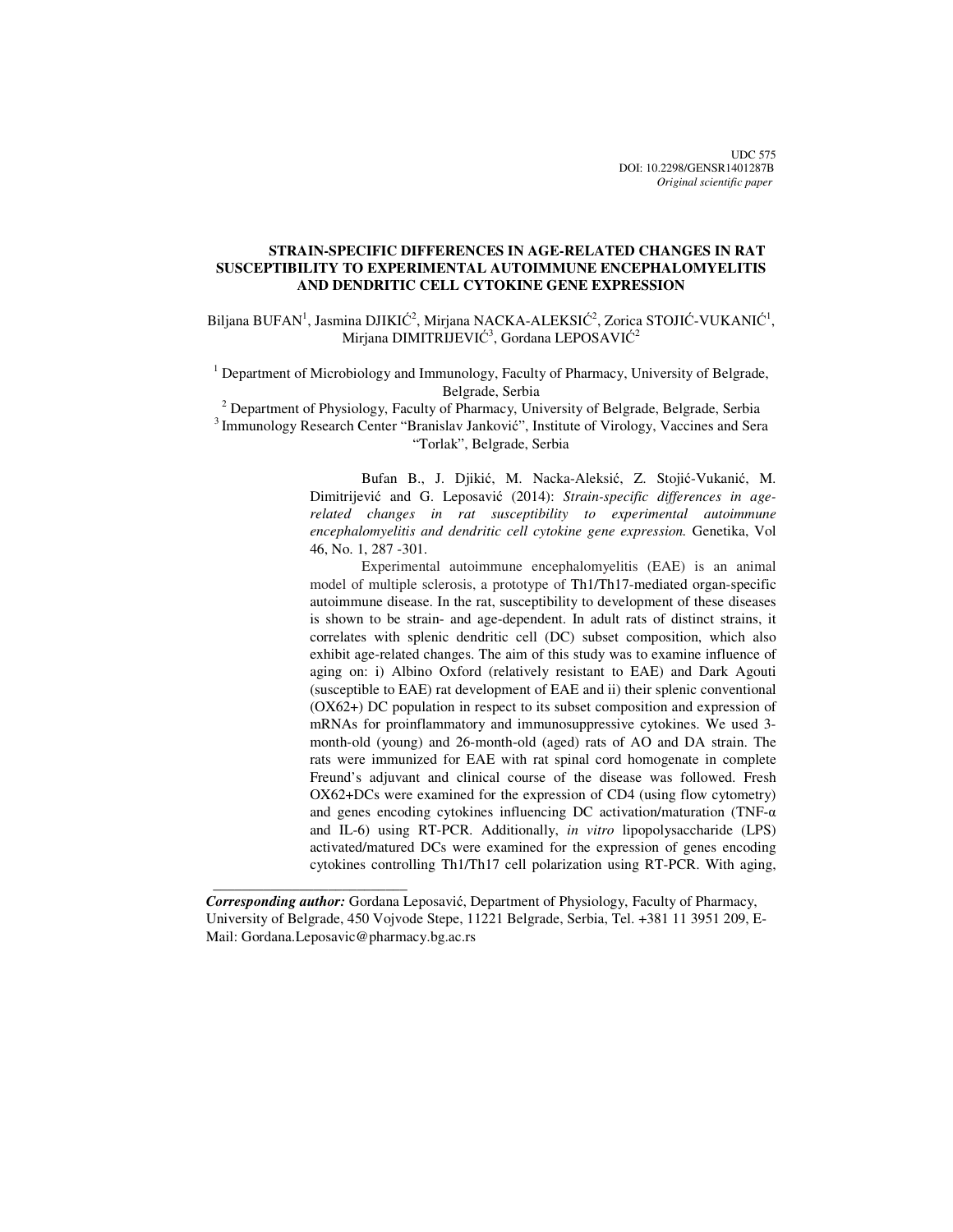AO rats became more susceptible, whereas DA rats largely lose their susceptibility to the induction of EAE. In AO rats aging shifted CD4+:CD4- DC ratio towards CD4- cells, producing large amount of proinflammatory cytokines, whereas in DA rats CD4+:CD4- DC ratio remained stable with aging. In fresh DCs from rats of both the strains the expression of TNF- $\alpha$ mRNA increased with aging, whereas that of IL-6 mRNA decreased and increased in DCs from AO and DA rats, respectively. Following *in vitro* LPS stimulation OX62+ DCs from aged AO rats up-regulated the expression of mRNA for IL-23p19 (specific subunit of IL-23; crucial for sustained IL-17 production) and IL-1 $\beta$  (positive IL-17 regulator), whereas down-regulated the expression of IL-10 (negative IL-17 regulator) when compared with young strain-matched rats. In DA rats aging incresed IL-23p19 mRNA expression in LPS-stimulated DCs, whereas exerted the opposing effects on the expression of mRNAs for IL-10 and IL-1β compared to AO rats. Irrespective of the rat strain, aging did not influence mRNA expression for IL-12p35 (driving Th1 polarization) in DCs. Overall, results suggest role of changes in the expression of genes encoding proinflammatory and immunosuppressive cytokines in development of age-related alterations in rat susceptibility to EAE induction.

 *Key words*: Aging, Cytokine gene expression, Dendritic cells, Experimental autoimmune encephalomyelitis, Rat strain differences

## INTRODUCTION

Dendritic cells (DCs) have been recognized as highly potent antigen presenting cells (APCs). These cells have important role within immune system, being not only initiators, but also regulators of immune response (HART, 1997; BANCHEREAU *and* STEINMAN, 1998). In unperturbed tissues, there are primarily immature DCs, which are specialized for up taking environmental antigens by different routes and processing them (CELLA *et al.,* 1997; BANCHEREAU *et al.,* 2000). It is supposed that they are involved in maintenance of tolerance (CELLA *et al.,* 1997; BANCHEREAU *et al.,* 2000). Upon encountering antigen in the presence of inflammation and danger signals (dying cells, microorganisms, proinflammatory cytokines), DCs undergo complex maturation/activation process (BANCHEREAU and STEINMAN, 1998; REISE SOUSA, 2006). This enables them to prime naive T cells, and initiate primary immune response (BANCHEREAU *et al.,* 2000)**.** In addition, they produce specific constellation of cytokines, which is decisive for T cells polarization into different subsets of Th (Th1, Th2, Th17) effector cells (KAPSENBERG, 2003; PULENDRAN, 2005; FEILI-HARIRIR *et al.,* 2005; REIS E SOUSA, 2006). Considering origin, morphology, phenotype, maturational and functional capacity, DCs represent extremely heterogeneous population (NAIK, 2008; SATHE and SHORTMAN, 2008). In rat secondary lymphoid organs, at least three different subsets of DCs: CD4+ and CD4- conventional DCs (cDCs) expressing CD103 ( $\alpha_{\text{o}x62}$  integrin subunit; recognised by MRC OX62 monoclonal antibody) and plasmacytoid DCs (pDCs) can be distinguished (VOISINE *et al.,* 2002; HUBERT *et al.,* 2004). It has been demonstrated that CD4- DCs (OX62+CD11b+CD4-) have myeloid morphology, produce large amounts of the proinflammatory cytokines and induce a Th1 response in co-culture with allogeneic CD4+ T cells (VOISINE *et al.,* 2002). On the other hand, the CD4+ DCs (OX62+CD11b+CD4+) have more heterogeneous morphology than CD4- DCs,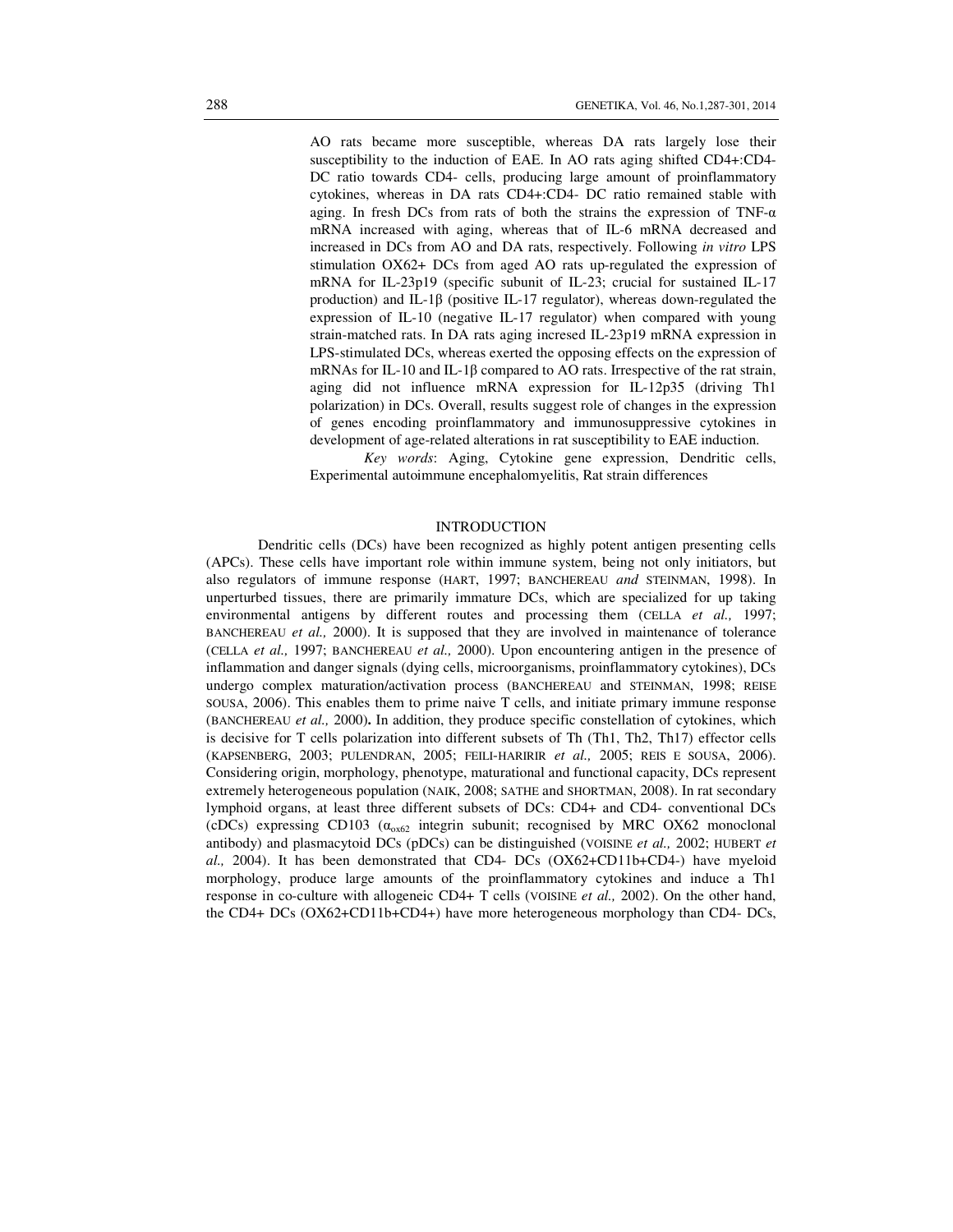induce CD4+ and CD8+ cell proliferation, produce low levels of proinflammatory cytokines and are capable of induction of both Th1 and Th2 responses (VOISINE *et al.,* 2002).

It is noteworthy that adult inbred rodent strains differs greatly according to susceptibility to the induction of experimental autoimmune encephalomyelitis (EAE), ranging from almost complete resistant to extremely high susceptible (MILJKOVIC and MOSTARICA STOJKOVIC, 2006). Furthermore, as sensitivity to autoimmune diseases, including EAE development, is shown to be at least partly determined by DCs functional capacity (WALDNER *et al.,* 2004; REIS E SOUSSA, 2006), a predisposition of experimental animals for development of EAE could be associated with strain-dependent specificities of these cells (YANG *and* HOU, 2006). Moreover, in the rat, the proportion of distinct splenic DC subsets is strain-dependent (FOURNIE *et al.,* 2001; HUBERT *et al.,* 2006), and highly predictive for strain-dependent susceptibility to organ specific autoimmune diseases (HUBERT *et al.,* 2006).

Aging is associated with progressive immune system changes, which involve all types of immune cells (NIKOLICH-ZUGICH, 2005; GRUVER *et al.,* 2007; SHAW *et al.,* 2010; SOLANA *et al.,* 2012). The data on age-associated DC alterations, and, in particular, those affecting Thpolarizing cytokine gene expression, origin mainly from studies in mice and humans, and are largely inconsistent (AGRAWAL *et al.,* 2008; SHAW *et al.,* 2010; AGRAWAL *et al.,* 2012; GUPTA, 2014). At clinical level, age-related immune changes manifest as: i) increased susceptibility to infections and reduced response to vaccination, ii) altered incidence of autoimmune diseases (VOLLMER and WAXMAN, 1991; CASTLE *et al.,* 2000; LESLIE and DELLI CASTELLI, 2004) and iii) increased incidence of cancer (CASTLE *et al.,* 2000). Although incidence of many diseases increases with aging, it is not the case with the incidence of multiple sclerosis, a prototype of Th1/Th17-mediated organ-specific autoimmune disease (FLETCHER *et al.,* 2010), and diabetes mellitus type I (LESLIE and DELLI CASTELLI, 2004). A prominent feature of multiple sclerosis is its high (50%) incidence of onset between the ages of 20 and 40 years. Onset in persons younger than 10 and older than 50 accounts for less than 5% of cases (VOLLMER and WAXMAN, 1991; FAROOQI *et al.,* 2010). This is suggestive of age-related restriction of multiple sclerosis clinical expression (VOLLMER and WAXMAN, 1991; FAROOQI *et al.,* 2010). Emerging clues suggest that DC dysregulation might be involved in the development of various autoimmune disorders (LUDEWIG *et al.,* 2001; MEHLING and BEISSERT, 2003; HARDIN, 2005). It has been reported that age-related genetic factors not only influence the risk for development of autoimmune diseases, but also their clinical presentation and the rate of progression (LESLIE and DELLI CASTELLI, 2004). Therefore it may be hypothesized that age-related changes in DC gene expression contribute to alterations in susceptibility to autoimmune disease induction in aged rodent (KALLEN and NILSSON, 1989; LUDOWYK *et al.,* 1993; DITAMO *et al.,* 2005; TARJANYJ *et al.,*  2009*)*.

The influence of aging on rodent susceptibility to development of EAE, the most commonly used experimental model of multiple sclerosis, is shown to be strain-dependent (KALLEN *and* NILSSON, 1989; LUDOWYK *et al.,* 1993; DITAMO *et al.,* 2005; TARJANYJ *et al.,* 2009).

Having in mind all aforementioned, we designed the present study to investigate influence of aging on: i) EAE development in two rat strains characterized by differential susceptibility to the induction of this disease in adult ages and ii) splenic DCs in respect of the subset composition and proinflammatory and immunosuppressive cytokine gene expression. For this purpose we chose 3-month-old (young) and 26-month-old (aged) Albino Oxford (AO) and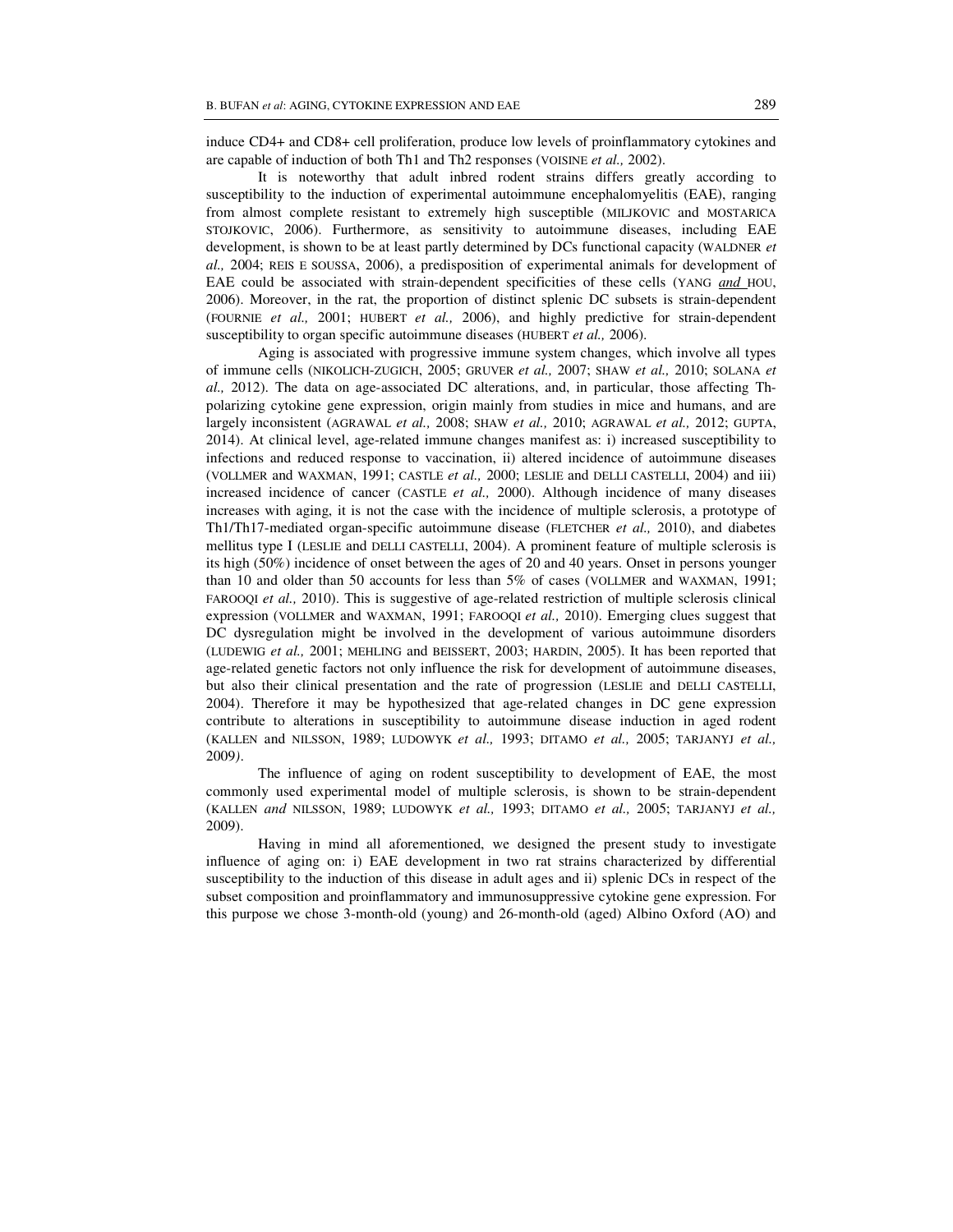Dark Agouti (DA) inbred rats, which are relatively resistant and susceptible to induction of several Th1/Th17-mediated autoimmune diseases, including EAE, respectively (DIMITRIJEVIĆ *et al.,* 2001; MILJKOVIC and MOSTARICA STOJKOVIC, 2006; MILJKOVIC *et al.,* 2006).

## MATERIALS AND METHODS

## *Animals*

In this study we used 3- and 26-month-old female AO and DA rats, bred in the Immunology Research Centre "Branislav Janković" animal facility. We performed two sets of experiments. In the first set of experiments we immunized rats for induction of EAE and monitored them for clinical signs of disease. In the second set of experiments, we analyzed phenotypic characteristics and/or cytokine mRNA expression in freshly isolated and cultivated DCs. Rats showing evident signs of illness, tumors or splenomegaly at autopsy were excluded from the study. All animals were handled in accordance with the Directive 2010/63/EU of the European Parliament and of the Council on the protection of animals used for scientific purposes (revising Directive 86/609/EEC). The experimental protocol was approved by the Institutional Experimental Animal Committee.

#### *Reagents and antibodies*

The culture medium consisted of RPMI 1640 medium (Sigma-Aldrich Chemie GmbH, Taufkirchen, Germany) supplemented with 2 mM L-glutamine (Serva, Heidelberg, Germany), 1 mM sodium pyruvate (Serva), 100 units/ml penicillin (ICN, Costa Mesa, CA, USA), 100 µg/ml streptomycin (ICN) and 10% fetal calf serum (FCS) (Gibco, Grand Island, NY, USA) was used. Collagenase D was obtained from Roche Diagnostics (Meylan, France). The complete Freund's adjuvant (CFA), density gradient medium Optiprep™, 4-(2-hydroxyethyl)-1 piperazineethanesulfonic acid (HEPES), lipopolysaccharide from *Escherichia coli* (LPS) and sodium azide were purchased from Sigma Aldrich Chemie GmbH. Ethylenediamine-tetraacetic acid (EDTA) and bovine serum albumin (BSA) were obtained from Fluka AG (Chemie) GmbH (Buchs SG, Switzerland). Suspension of *Bordatella pertussis* cells was obtained from Institute of Virology, Vaccines and Sera "Torlak" (Belgrade, Serbia).

In addition, we used the following mouse anti-rat monoclonal antibodies (mAbs): fluorescein-isothiocyanate (FITC)-conjugated anti-CD4 (clone OX-38) and FITC/biotinconjugated anti-CD11b (clone WT.5) were purchased from BD Biosciences Pharmingen (San Diego, CA, USA) and phycoerithrin (PE)-conjugated anti- $\alpha_{OX-62}$  integrin subunit (anti-OX62; clone OX-62), purchased from AbD Serotec (Oxford, UK). Streptavidin-PerCP from BD Biosciences Pharmingen was used as secondary step reagent. The appropriate isotype controls were also purchased from BD Biosciences Pharmingen.

### *Induction and clinical assessment of EAE*

EAE was induced by an intracutaneous injection (into the left hind foot) of 0.1 ml of an emulsion containing rat spinal cord homogenate (20 mg/rat) in CFA (0.3 mg *Mycobacterium*  tuberculosis/rat). In addition, rats received an injection of 9 x 10<sup>9</sup> Bordetella pertussis cells subcutaneously.

The monitoring of rats for clinical signs of the disease was conducted daily. Clinical signs were graded as follows: 0- no clinical signs, 0.5 - partial loss of tail tonicity, 1- paralysis of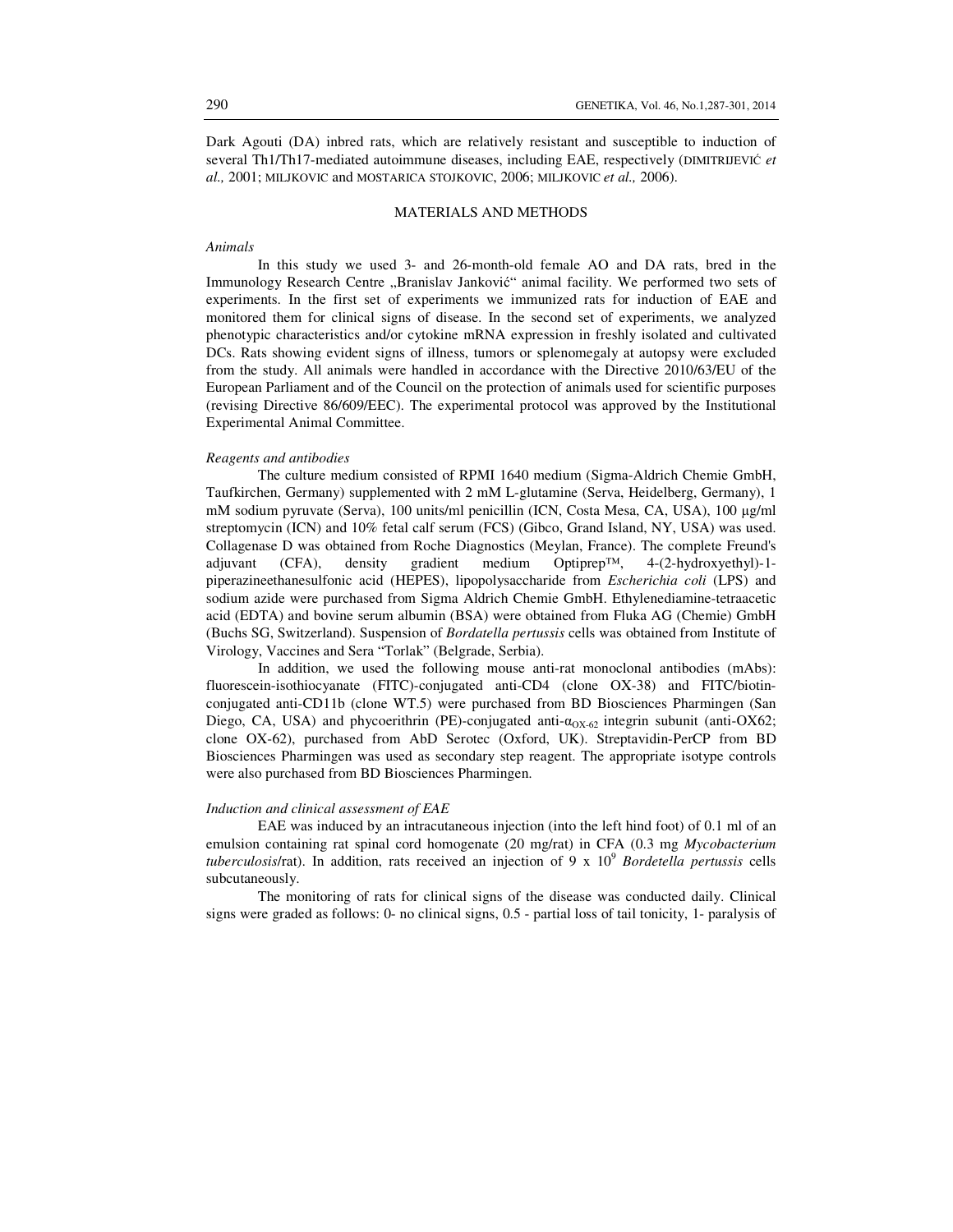tail, 2- paraparesis of hind limbs, 3- paraplegia and 4- tetraplegia or moribund state. The clinical signs are presented as a maximum clinical score reflecting the overall severity of disease. *Isolation and preparation of DCs* 

Spleens, dissected from rats euthanized by exposure to increasing doses of  $CO<sub>2</sub>$ , were minced and digested in 2 mg/ml collagenase D in RPMI/2% FCS for 30 min at 37°C. After washing in PBS/2% FCS, cells were resuspended in RPMI/0.04% EDTA and mixed with Optiprep<sup>™</sup> (3:1 v/v) to give a 15% solution ( $p=1.085$  g/ml). This cell suspension (4 ml) was overlaid with 5 ml of 11.5% Optiprep™ ( $p=1.068$  g/ml) and 2 ml RPMI/0.02% EDTA and centrifuged at 600 g for 15 min at 4°C without braking. The low density cell fraction (LDF) at the interface of the top two layers was collected and washed. These cells were used for phenotypic analysis or were subjected to immunomagnetic separation in order to isolate OX62+ cells.

Next, OX62+ cells were separated from splenic LDF using immunomagnetic cell separation technique and anti-rat OX62 microbeads (Miltenyi Biotec, Teterow, Germany). The separation procedure was conducted according to manufacturer's instructions (Miltenyi Biotec). Briefly, after incubation of LDF with anti-rat OX62 microbeads (4°C, 15 min), positive selection was performed on magnetic cell separation column by using QuadroMACS magnet (Miltenyi Biotec). The purity of DCs obtained in this manner was up to 85% (as shown by staining with FITC--conjugated anti-CD11b).

Next, magnetically sorted OX62+ cells were analysed for cytokines expression or cultured in 24-well plates  $(1x10^6 \text{ cells/ml per well})$  in the RPMI/10% FCS with LPS  $(1 \mu g/ml)$  or without LPS. After 16-18 h cells were collected and used for analyses of cytokines expression.

## *Flow cytometry analysis (FCA) of surface markers*

For phenotypic analysis, LDF cells  $(1x10^5 \text{ cells per sample})$  were incubated with fluorochrome-labeled mAbs (direct labeling) and/or with unlabeled Abs (indirect labeling) for 30 min. Cells subjected to indirect labeling were incubated with second step reagent for further 30 min. All incubations were performed in the dark on ice. After incubations, cells were washed three times with PBS/2% FCS/0.1% sodium azide. Non-specific isotype-matched controls were used for each fluorochrome type to define background staining, while dead cells and debris were excluded from analysis by selective gating based on anterior and right-angle scatter. The percentage of positive cells was determined by using a FACScan flow cytometer (Becton Dickinson, Mountain View, CA, USA) and post-acquisition data analysis was performed with FlowJo software, v.7.8. (Three Star, Inc., Ashland, OR, USA).

#### *Real time PCR analysis of cytokine mRNA expression*

Total RNA was isolated from  $1x10^5$  fresh and cultured OX62+ DCs by using the ABI Prism 6100 Nucleic Acid PrepStation (Applied Biosystems, Foster City, CA, USA) and Total RNA Chemistry (Applied Biosystems). Reverse transcription was performed with High Capacity cDNA Reverse Transcription Kit (Applied Biosystems), and 5 µl of cDNA was used for realtime PCR. Triplicate 25 µl reactions were ran under Applied Biosystems 7500 universal cycling conditions. Gene Expression Master Mix and commercial TaqMan Gene Expression Assays for rat TNF-α (Rn99999017\_m1), IL-10 (Rn00563409\_m1), IL-12a (Rn00584538\_m1), IL-23a (Rn00590334\_g1), IL-6 (Rn99999011\_m1), IL-1β (Rn99999009\_m1) and hypoxanthine phosphoribosyltransferase 1 (HPRT 1) (Rn01527840\_m1) were obtained from Applied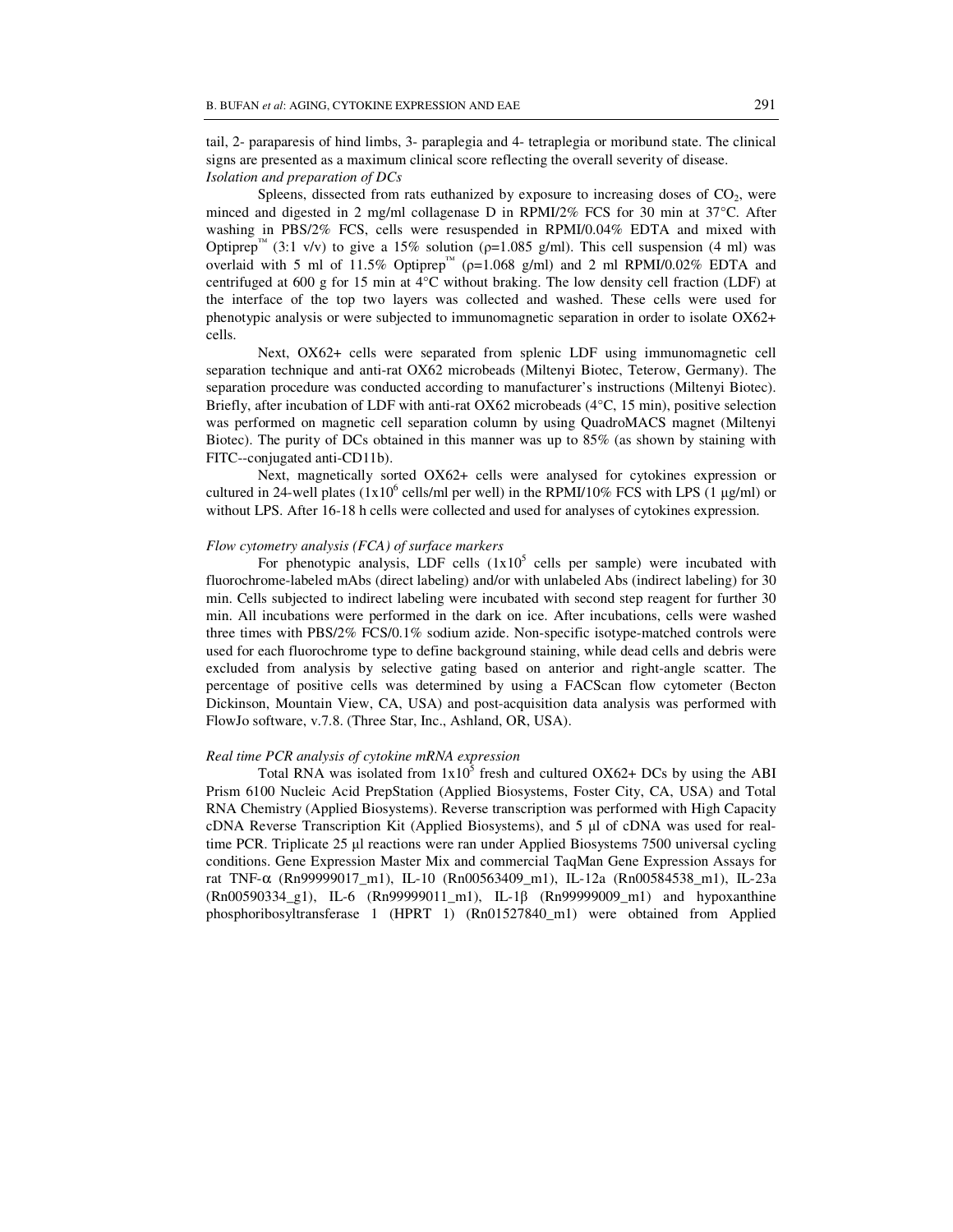Biosystems. All procedures were performed according to manufacturer's instructions. Input cDNA was normalized to housekeeping gene (HPRT 1) as it displayed an optimal stability among various samples tested. Quantitative differences in gene expression levels were assessed using Applied Biosystems SDS software (v 1.4.0.) and  $2^{\Delta\Delta\bar{C}t}$  method.

## *Statistical analysis*

To assess significances between groups, we used: Student's unpaired t-test for testing the influence of aging on fresh OX62+ DCs subset distribution and Mann-Whitney U test for testing the influence of aging on OX62+ DCs cytokine mRNA expression. All analyses were performed using SPSS version 18.0 software. Differences were considered to be significant when  $p<0.05$ .

## **RESULTS**

# *Aging alters resistance/susceptibility to EAE induction in AO and DA rats*

In the first set of experiments, we examined the influence of aging on EAE development. Our results showed that, with aging, relatively resistant AO rats became more susceptible to EAE induction (Table 1). Namely, differently from young AO rats, which did not express observable symptoms of the disease, the incidence of EAE raised to 60% in aged rats of this strain (Table 1). The diseased rats exhibited mild clinical signs judging by maximum clinical score (Table 1). Contrary to AO rats, DA rats, which were highly susceptible to the induction of EAE in young age, became more resistant to the disease induction with aging (Table 1). Specifically, there was no significant difference in the disease onset, but aged DA exhibited a lower incidence of the disease and lower maximum clinical score, when compared with strainmatched young animals (Table 1).

*Table 1. The effect of aging on experimental autoimmune encephalomyelitis (EAE) in Albino Oxford (AO) and Dark Agouti (DA) rats*

|    |       | Incidence    | Day of onset     | Maximal clinical |
|----|-------|--------------|------------------|------------------|
|    |       | of EAE       | $(mean \pm SEM)$ | score            |
| AΟ | Young | $0/14(0\%)$  |                  |                  |
|    | Aged  | $6/10(60\%)$ | $10.3 \pm 1.36$  |                  |
| DA | Young | $9/9(100\%)$ | $11.67 \pm 0.41$ |                  |
|    | Aged  | 3/11(27.3%)  | $11.33 \pm 0.41$ |                  |

*Influence of strain and aging on splenic OX62+CD11b+ DC subset composition and expression of mRNAs for cytokines influencing Th1/Th17 polarization*

Next, we examined the influence of aging on the relative proportion of CD4+ and CD4 cells within OX62+ splenic DC population from AO and DA rats, as well as on their expression of cytokine mRNAs.

## *Aging exhibits strain-specific influence on rat splenic OX62+CD11b+ DC subset composition*

In fresh OX62+CD11b+ DC population from young AO rats, CD4+ cells represented the predominant cell type (Figure 1). However, comparing with OX62+CD11b+ DCs from young AO rats, in this cell population from aged rats of the same strain, the relative proportion of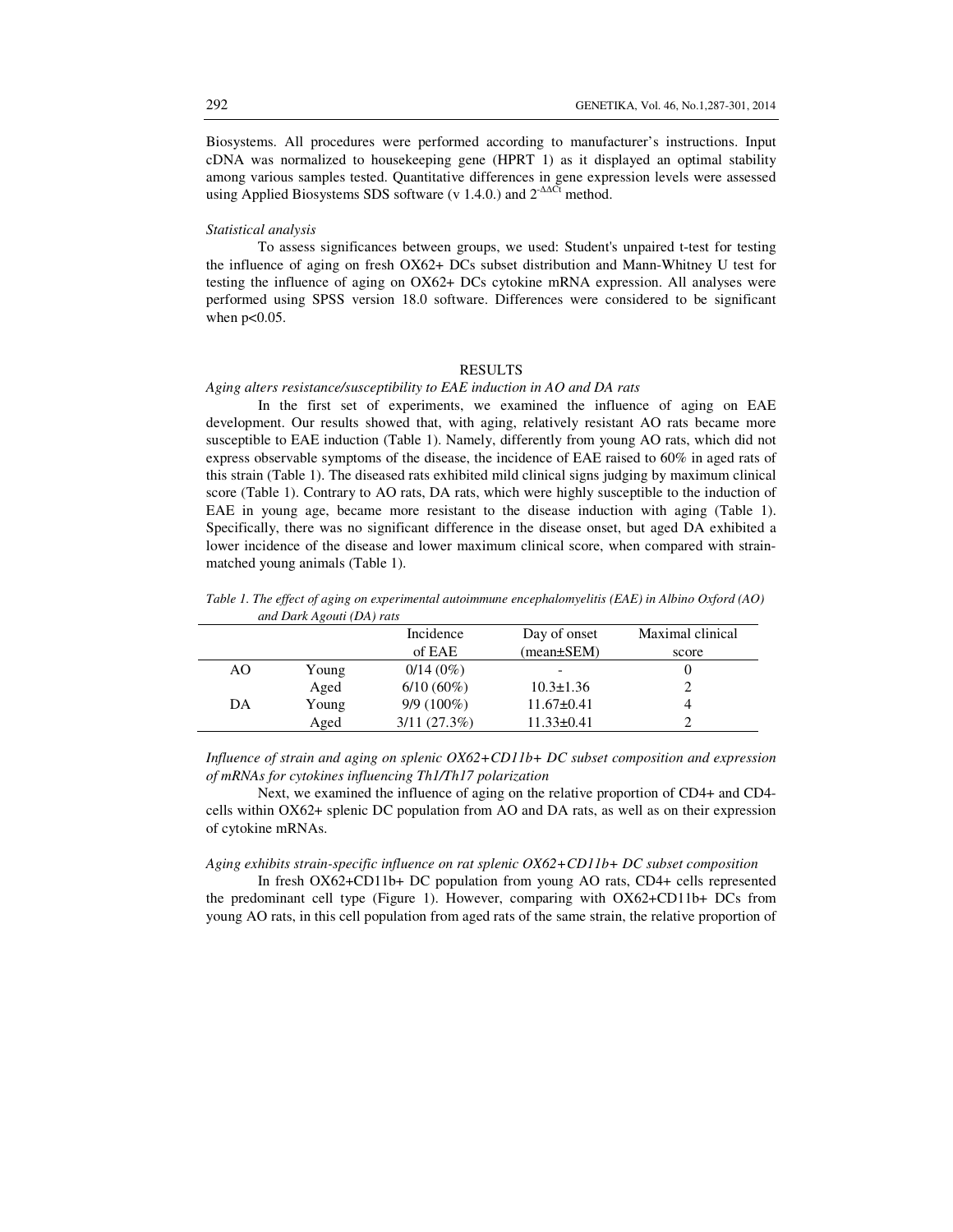CD4+ cells was reduced ( $p<0.001$ ), whereas that of CD4- cells was increased ( $p<0.001$ ), so that the latter cells become predominant (Figure 1).

On the other hand, in DA rats, CD4- subset was the predominant subset in fresh splenic OX62+CD11b+ DC population of young animals, and aging did not significantly influence the relative representation of these cells within OX62+CD11b+ DCs (Figure 1).



Figure 1. Strain-specific influence of aging on rat splenic OX62+ DC subsets composition

The figure shows percentages of CD4+ and CD4- cells within OX62+CD11b+ DCs from young and aged rats of Albino Oxford (AO) and Dark Agouti (DA) strains. **(A)** The flow cytometric contour histograms represent the expression of CD4 and CD11b on gated OX62+ DCs from splenic low density fraction from (left) young and (right) aged rats from (upper) AO and (lower) DA strains. **(B)** The stacked bar graph indicates the percentage of CD4+ and CD4- OX62+CD11b+ DCs. Results are expressed as mean  $\pm$  SEM (n=6); <sup>a</sup> CD4- DCs from aged vs. CD4- DCs from young strain-matched rats;  $<sup>b</sup>$  CD4+ DCs from aged vs. CD4+ DCs from young</sup> strain-matched rats; \*\*\*p<0.001. The figure indicates results from a single experiment. Similar data were obtained in three independent experiments.

## *Aging exhibits strain-specific influence on the expression of mRNAs for TNF-*α *and IL-6 in fresh OX62+ splenic DCs*

Considering putative importance of the steady-state immature DCs in lymphoid organs for the maintenance of peripheral tolerance (WILSON *et al.,* 2003), we examined the expression of mRNAs for cytokines that might influence their maturational status.

We found that fresh OX62+ DCs from aged AO rats expressed increased amount (p<0.05) of mRNA for TNF- $\alpha$  and decreased (p<0.05) that for IL-6 when compared with strainmatched young rats (Figure 2). On the other hand, in the same cells of aged DA rats, the expression of mRNAs for both TNF- $\alpha$  and IL-6 mRNAs was augmented (p<0.05 and p<0.01,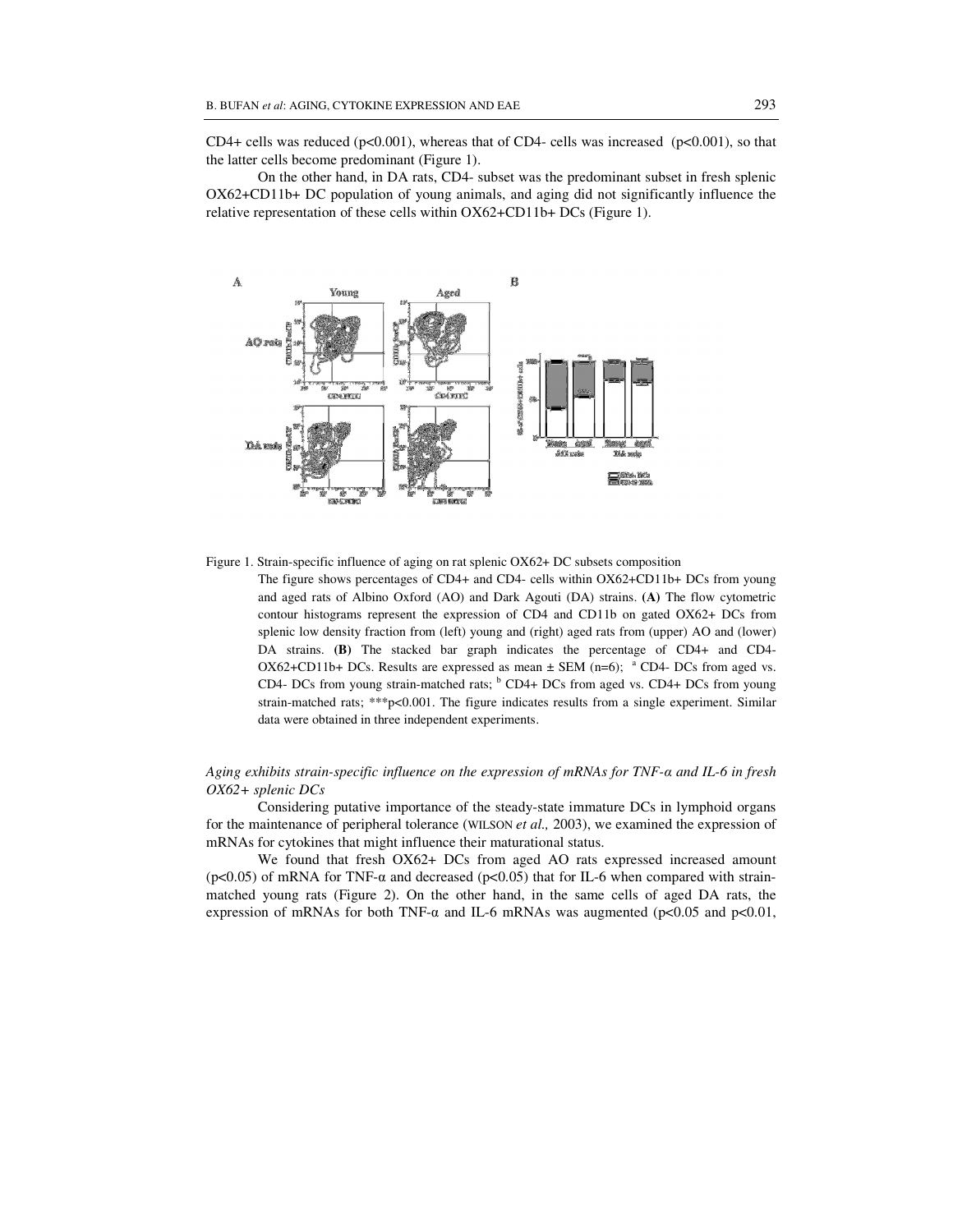respectively) relative to that of corresponding mRNA in OX62+ DCs from strain-matched young animals (Figure 2).



Figure 2. Strain-specific influence of aging on the expression of mRNAs for TNF-α and IL-6 in fresh OX62+ splenic DCs

> The bar graphs represent fold change in mRNA expression for TNF-α and IL-6 in fresh splenic OX62+ DCs from (left) AO and (right) DA aged rats relative to those from strain-matched young rats. HPRT was selected as the housekeeping gene to normalize for input cDNA variation as it displayed an optimal stability in our experimental system. The data are presented as mean  $\pm$  SEM (n=6); \*p<0.05; \*\*p<0.01. The figure indicates results from a single experiment. Similar data were obtained in three independent experiments.

*Strain-specific influence of aging on the expression of mRNA for immunostimulatory and immunosuppressive cytokines in LPS-stimulated DCs* 

Since mature/activated DCs are shown not only to initiate immune response, but also to influence Th polarization (KAPSENBERG, 2003), we investigated the influence of aging on OX62+ DCs expression of mRNAs for cytokines driving/influencing Th17 and/or Th1 polarization.

Our results showed that in the presence of LPS, a Toll like receptor (TLR4) agonist that acts as maturation factor,  $OX62 + DCs$  from aged AO rats expressed greater ( $p<0.001$ ) amount of mRNA for IL-23p19, specific subunit of the heterodimeric IL-23 cytokine, than the corresponding cells from young strain-matched rats (Figure 3). However, these cells exhibited lower ( $p<0.001$ ) expression of mRNA for immunosuppressive IL-10 cytokine, which was accompanied with a greater ( $p<0.001$ ) expression of IL-1 $\beta$  mRNA compared with young strainmatched rats (Figure 3). Unlike LPS-stimulated OX62+ DCs from aged AO rats, the corresponding cells from DA rats exhibited increased expression of mRNAs for IL-23p19  $(p<0.001)$  and IL-10 (p $<0.001$ ), whereas the expression of IL-1 $\beta$  mRNA was diminished (p<0.05) when compared with young strain-matched rats (Figure 3). Finally, irrespective of rat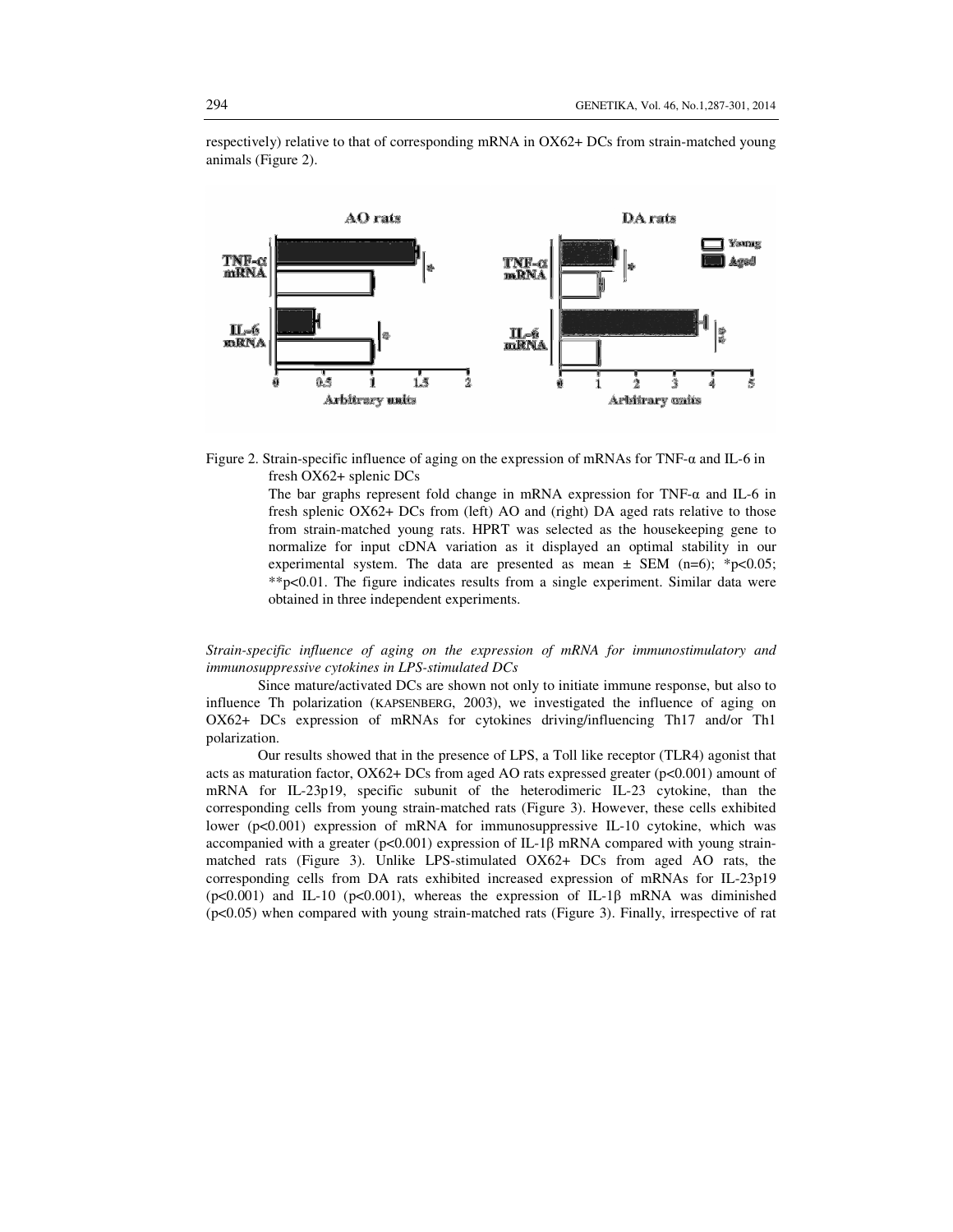strain there was no significant difference in the expression of mRNA for IL-12p35, a subunit of heterodimeric Th1 polarizing IL-12 (MACATONIA *et al.,* 1995; BECKER *et al.,* 2005), between LPS-stimulated OX62+ DCs from aged and young rats (data not shown).



Figure 3. Strain-specific influence of aging on mRNA expression for IL-23p19, IL-10 and IL-1β in LPS-stimulated OX62+ DCs

> The bar graphs represent fold change in mRNA expression for IL-23p19, IL-10 and IL-1β in control (LPS-) OX62+ DCs from aged rats and LPS-stimulated (LPS+) OX62+ DCs from young and aged rats from (left) AO and (right) DA rats relative to those from young strain-matched control rats. HPRT was selected as the housekeeping gene to normalize for input cDNA variation as it displayed an optimal stability in our experimental system. The data are presented as mean  $\pm$  SEM (n=6); \*p<0.05; \*\*p<0.01; \*\*\*p<0.001. The figure indicates results from a single experiment. Similar data were obtained in three independent experiments.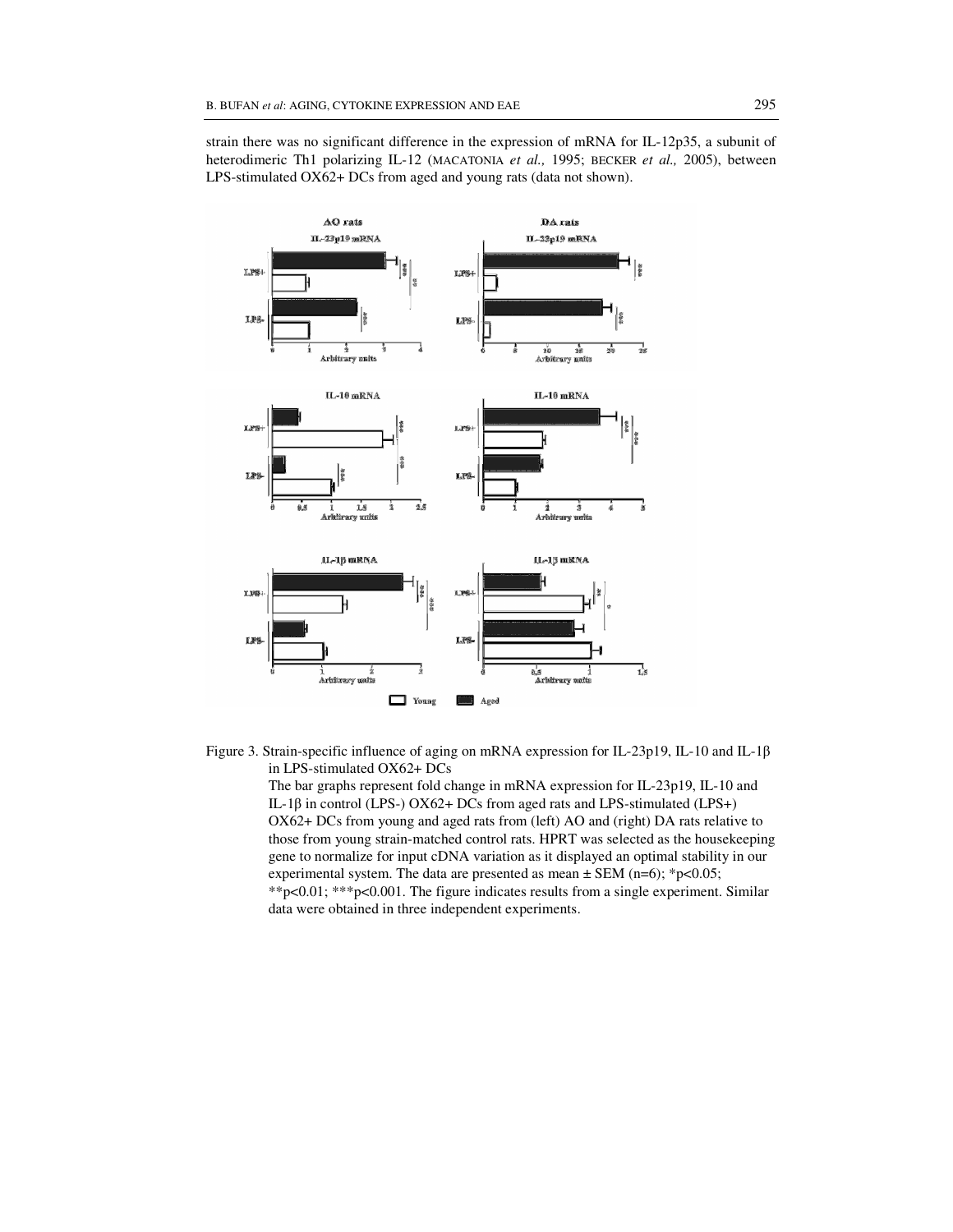It should be mentioned, that quite expectably, as rat DCs put in culture medium alone exhibit significant degree of "spontaneous activation/maturation" (VREMEC *et al.,* 2011), the expression of cytokine mRNA was not always greater in DCs from LPS-stimulated cultures when compared to that in control (LPS- cultures) (Figure 3).

## DISCUSSION

As expected from the previous studies (MOSTARICA-STOJKOVIC *et al.,* 1982; STOSIC-GRUJICIC *et al.,* 2004), differently from young AO rats, all young DA rats developed clinical signs of EAE. On the other hand, for the first time to our best knowledge, we showed that susceptibility of both AO and DA rats to induction of EAE changes with aging, so it increases in AO rats and decreases in DA rats. This is consistent with earlier reports indicating that in rodents, aging influences susceptibility to EAE development in a strain-specific manner (KALLEN and NILSSON, 1989; LUDOWYK *et al.,* 1993; DITAMO *et al.,* 2005; TARJANYI *et al*., 2009). This phenomenon can be related to the data demonstrating that age-related genetic factors influence not only the risk for development of autoimmune diseases, but also their clinical presentation and the rate of progression (LESLIE and DELLI CASTELLI, 2004). It is also consistent with findings indicating that genetic component has a strong impact on aging process (LARBI *et al.,* 2008). However, considering that all types of immune cells suffer age-related changes (GRUVER *et al.,* 2007; SHAW *et al.,* 2010), our findings inevitably imposed question which type/s is/are responsible for the age-related changes in the development of EAE. Given that DCs are considered to be key players in immunity and tolerance (BANCHEREAU and STEINMAN, 1998; STEINMAN *et al.,* 2003), we focused on these cells.

Confirming the previous studies indicating that DC subset composition correlates with the rat susceptibility to autoimmune disease induction and Th polarization (FOURNIE *et al.,* 2001; HUBERT *et al.,* 2006), we found that, opposing to OX62+CD11b+ DC population from young AO rats, this population from DA rats exhibited the predominance of CD4- cells. These cells produce large amount of proinflammatory cytokines (VOISINE *et al.,* 2002; HUBERT *et al.,* 2006), and the increase in their proportion is associated with a greater susceptibility to Th1/Th17 mediated diseases (FOURNIE *et al.,* 2001; HUBERT *et al.,* 2006). Considering these findings, the age-related shift in CD4+:CD4- subset ratio toward CD4- subset in AO rats could be linked with a greater susceptibility of aged rats of this strain to EAE. On the other hand, despite the agerelated changes in EAE development in DA rats, we failed to observe any changes in OX62+CD11b+ DC subset composition. This could suggest that, differently from AO rats, in DA rats rather age-related changes at cellular level than those at population level influence susceptibility to EAE induction. The former might reflect age-related both intrinsic (AGRAWAL *et al.,* 2007; PANDA *et al.,* 2010) and extrinsic DC changes (CHELVARAJAN e*t al.,* 2005; MÜNZ *et al.,* 2005; LIAO *et al.,* 2007) affecting their capacity to produce polarizing cytokines. Alternatively, it may be also assumed that alterations in the abundance of pDCs, which is also shown to be strain dependent (HUBERT *et al.,* 2006), contribute to the age-related changes in susceptibility of DA rats to EAE induction.

Next, we analyzed the expression of mRNAs for TNF- $\alpha$  and IL-6 in fresh (presumably steady-state) OX62+ DCs, which are: i) supposed to be phenotypically and functionally immature, and ii) suggested to be involved in maintaining of tolerance (WILSON *et al.,* 2003). In agreement with the age-related increase in the basal production of proinflammatory TNF-α (FRANCESCHI *et al.,* 2000; GOMEZ *et al.,* 2006; VASTO *et al.,* 2007), which exerts a pro-activating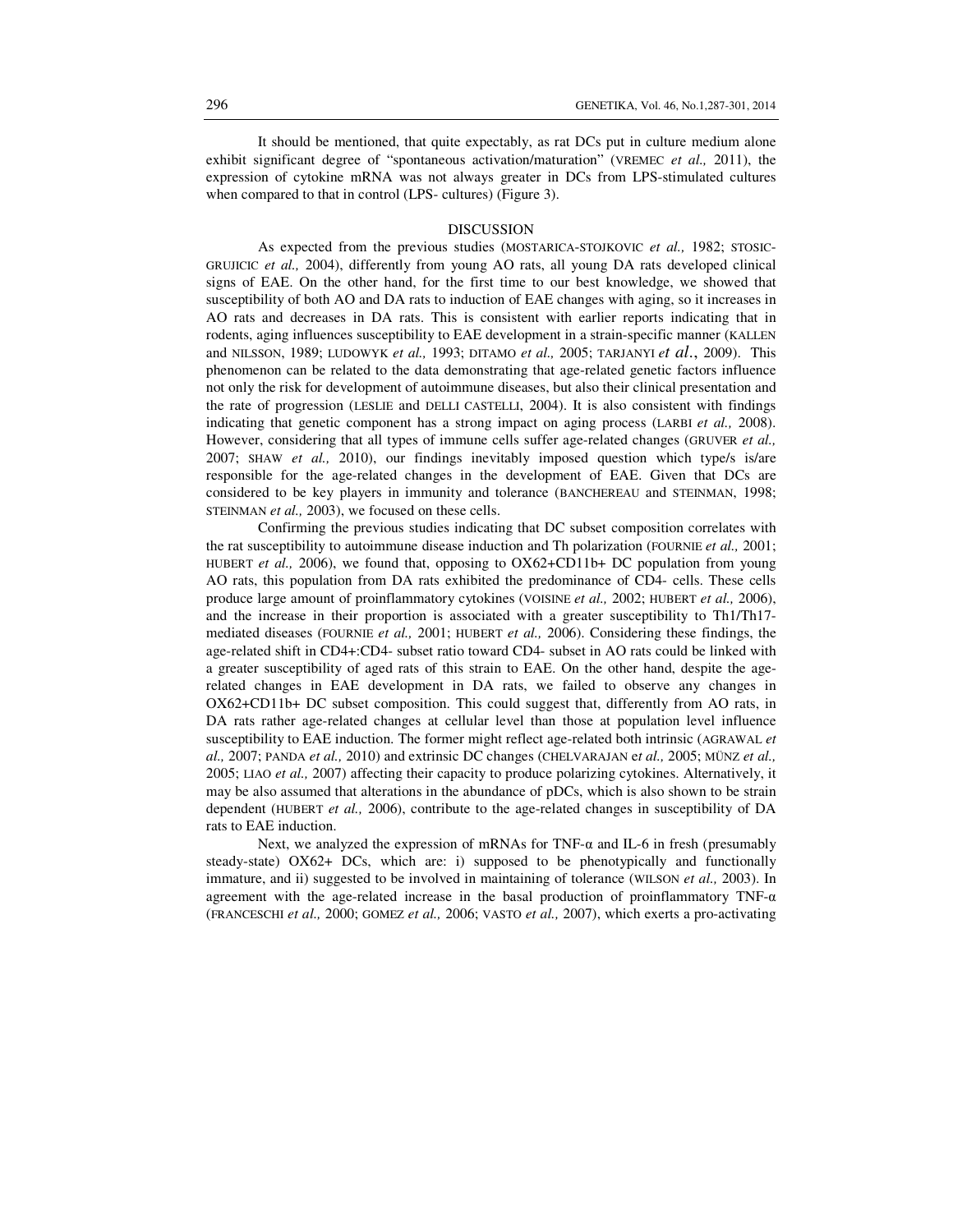influence on DCs, acting in an autocrine manner (MORRISON *et al.,* 2003; SLOBODIN *et al.,* 2009), we found the enhanced expression of TNF- $\alpha$  in OX62+ DCs from rats from both strains comparing with the corresponding cells from young strain-matched rats. Differently from TNFα, aging had differential impact on the expression of mRNA for IL-6, which is shown to stimulate DC maturation (JONULEIT *et al.,* 1997), in fresh OX62+ DCs from genetically distinct organisms. Namely, comparing with fresh OX62+ DCs from strain-matched young rats, the expression of IL-6 mRNA in the corresponding cells from aged DA was enhanced, whereas in those from AO rats was diminished. Therefore, it may be assumed that aging differentially affects maturational status of DCs from AO and DA rats. This is particularly relevant in the light of data indicating that the ability of the DC to induce tolerance is highly dependent on the stage of their maturation (REIS E SOUSSA, 2006). Furthermore, to explore capacity of activated/mature OX62+ DCs to produce cytokines driving/influencing Th1 and Th17 polarization, we examined the expression of mRNAs for relevant cytokines in these cells following LPS stimulation *in vitro.* We found that in LPS-stimulated OX62+ DCs from aged rats of both the strains the expression of IL-23p19 gene was augmented when compared with the corresponding cells from young strain-matched rats. However, differently from the expression of IL-23p19 mRNA, the expression of mRNA for IL-10, which is shown to be negative regulator of Th17 production (CORSETTI *et al.,* 2013), was differentially affected by aging in LPS-stimulated OX62+ DCs from AO and DA rats. Namely, the expression of this mRNA in LPS-stimulated OX62+ DCs from DA rats increased with aging, whereas in these cells from AO rats it showed a prominent age-related decrease. Furthermore, given that endogenous IL-10 constrains Th17 cell development through down-regulation of IL-1β production by DCs (WILKE *et al.,* 2011), the ageassociated changes in IL-1β mRNA expression in LPS-stimulated OX62+ DCs from AO and DA rats were fully consistent with the changes in their expression of IL-10 mRNA. Thus, our findings strongly suggest that aging differentially affects Th-polarizing capacity of the activated DCs from AO and DA rats, and therefore, possibly their susceptibility to EAE.

Finally, although we failed to observe any significant changes in IL-12p35 mRNA expression in either AO or DA rats, the differential effect of aging on Th1 driving capacity of DCs from these strains could not be completely ruled out. Namely, it may assumed that in aged animals some strain-specific IL-12 independent factors (e.g. increased CD40 surface density, altered expression of other members of the IL-12 family or alterations in IL-12-independent CD27/CD70 axis component) could contribute to alterations in Th1 polarizing capacity of DC. This will be matter of our further studies.

Overall, our study supports notion that alterations in gene expression contribute to agerelated risk for autoimmune disease onset, as well as to the severity of their clinical manifestations (LESLIE and DELLI CASTELLI, 2004). In addition, it points that age-related alterations in expression of genes encoding proinflammatory and immunosuppressive cytokines in DCs could contribute to risk for development of autoimmune diseases.

## ACKNOWLEDGMENT

This study is supported by grant No 175050 from Ministry of Education, Science and Technological Development of the Republic of Serbia.

> Received January 28<sup>th</sup>, 2014 Accepted April  $10^{th}$ , 2014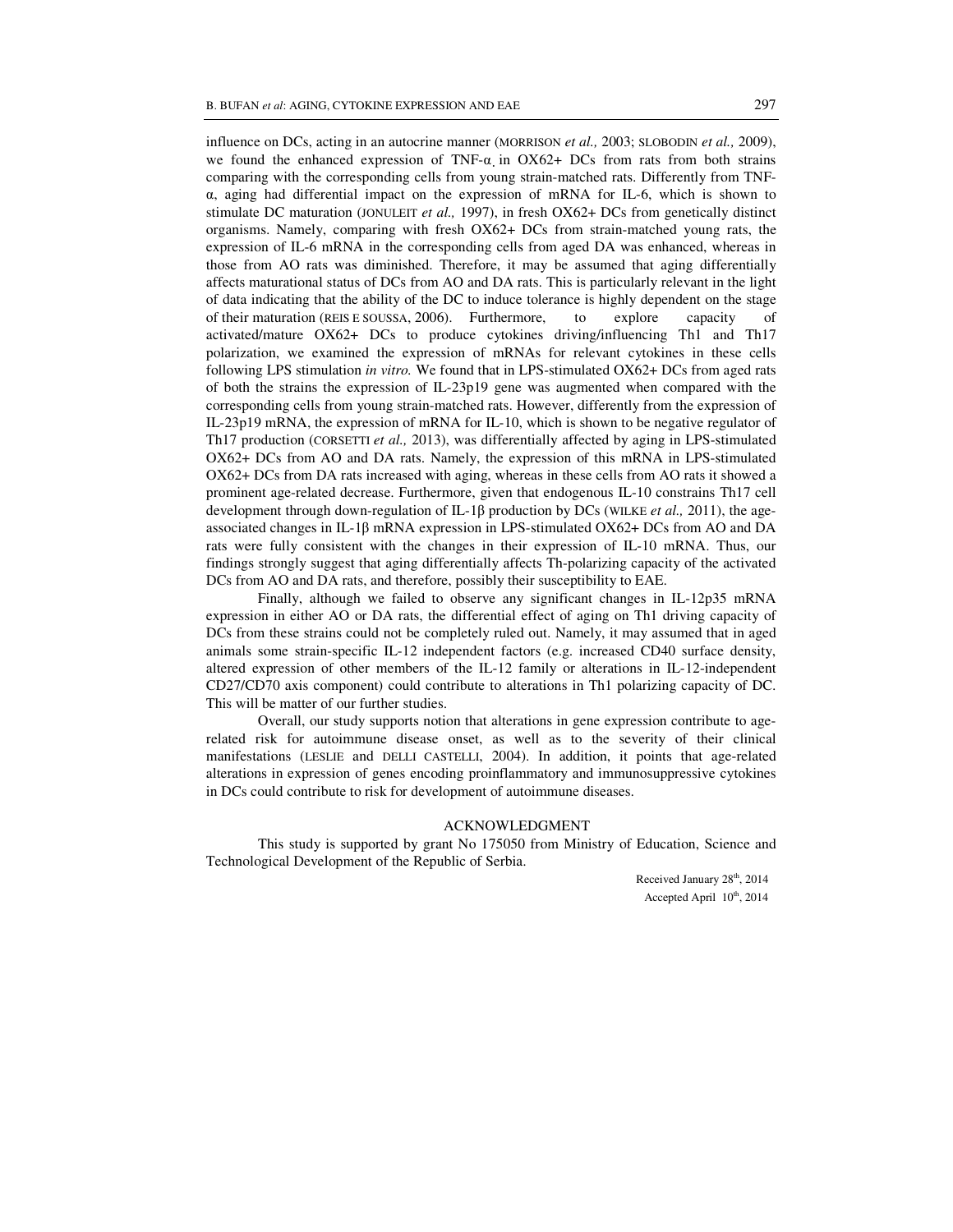#### REFERENCES

- AGRAWAL, A, A. SRIDHARAN, S. PRAKASH and H. AGRAWAL (2012): Dendritic cells and aging: consequences for autoimmunity. Expert Rev Clin Immunol, *8*(1): 73-80.
- AGRAWAL, A, S. AGRAWAL, J. CAO, H.SU, K. OSANN and S. GUPTA (2007): Altered innate immune functioning of dendritic cells in eldery humans: a role of phosphoinositide 3-kinase –signaling pathway. J Immunol, *78*(11): 6912- 6922.

AGRAWAL, A, S. AGRAWAL, J. TAY and S. GUPTA (2008): Biology of dendritic cells in aging. J Clin Immunol, *28*: 14-20. BANCHEREAU, J and R. STEINMAN (1998): Dendritic cells and the control of immunity. Nature, *392*: 245-252.

- BANCHEREAU, J, F. BRIERE, C. CAUX, J. DAVOUST, S. LEBECQUE, Y-J. LIU, B. PULENDRAN and K. PALUCKA (2000): Immunobiology of dendritic cells. Ann Rev Immunol, *18*: 767-811.
- BECKER, C, S. WIRTZ and M. NEURATH (2005): Stepwise regulation of TH1 responses in autoimmunity: IL-12- related cytokines and their receptors. Inflamm Bowel Dis, *11*(8): 755-764.
- CASTLE, S (2000): Clinical relevance of age-related immune dysfunction. Clin Infect Dis, *31*(2):578-85
- CELLA, M, F. SALLUSTO and A. LANZAVECCHIA (1997): Origin, maturation and antigen presenting function of dendritic cells. Curr Opin Immunol, *9*: 10-16.
- CHELVARAJAN, L, S. COLLINS, J. VAN WILLIGWN and S. BONDADA (2005): The unresponsiveness of aged mice to polysaccharide antigens is a result of a defect in macrophage function. J Leukoc Biol, *77*: 503-512.
- CORSETTI, P, L. DE ALMEIDA, N. CARVALHO, V. AZEVEDO, T. SILVA, H. TEIXEIRA, A. FARIA and S. OLIVEIRA (2013): Lack of endogenous IL-10 enhances production of proinflammatory cytokines and leads to Brucella abortus clearance in mice. PLoS One, *8*(9): e74729.
- DIMITRIJEVIĆ, M, O. LABAN, V. DJURIĆ, S. STANOJEVIĆ, T. MILETIĆ, V. KOVAČEVIĆ-JOVANOVIĆ, C. TODOROVIĆ and J. RADULOVIĆ (2001): Behavior and severity of adjuvant arthritis in four rat strains. J Brain Behav Immun, *15*(3): 255-65.
- DITAMO, Y, A. DEGANO, D. MACCIO, M. PISTORESI- PALENCIA and G. ROTH (2005): Age-related changes in the development of experimental autoimmune encephalomyelitis. Immunol Cell Biol, *83*(1): 75-82.
- FAROOQI, N, B. GRAN and C. CONSTANTINESCU (2010): Are current disease-modifying therapeutics in multiple sclerosis justified on the basis of studies in experimental autoimmune encephalomyelitis? J Neurochem, *115*(4): 829- 844.
- FEILI-HARIRI, M, D. FALKNER and P. MOREL (2005): Polarization of naïve T cells into Th1 and Th2 by distinct cytokinedriven murine dendritic cell populations: implications for immunotherapy. J Leukoc Biol, *78*(3): 656-664.
- FLETCHER, J, S. LALOR, C. SWEENEY, N. TURBIDY and K. MILLS (2010): T cells in multiple sclerosis and experimental autoimmune encephalomyelitis. Clin Exp Immunol, *162*: 1-11.
- FOURNIÉ, G, B. CAUTAIN, E. XYSTRAKIS, J. DAMOISEAUX, M. MAS, D. LAGRANGE, I. BERNARD, J-F. SUBRA, L. PELLETIER, P. DRUET and A. SAOUDI (2001): Cellular and genetic factors involved in the difference between Brown Norway and Lewis rats to develop respectively type-2 and type-1 immune-mediated diseases. Immunol Rev, *184*: 145- 160.
- FRANCESCHI, C, M. BONAFE, S. VALENSIN, F. OLIVIERI, M. DE LUCA, E. OTTAVIANI and G. DE BENEDICTIS (2000): Inflammaging. An evolutionary perspective on immunosenescence. Ann N Y Acad Sci, *908*: 244-254.
- GÓMEZ, C, C. ACUÑA-CASTILLO, S. NISHIMURA, V. PÉREZ, A. ESCOBAR, F. SALAZAR-ONFRAY, V. SABAJ, C. TORRES, R. WALTER and F. SIERRA (2006): Serum from aged F344 rats conditions the activation of young macrophages. Mech Ageing Dev, *127*: 257-263.
- GRUVER, A, L. HUDSON and G. SEMPOWSKI (2007): Immunosenescence of aging. J Pathol, *211*:144-156.
- GUPTA, S (2014): Role of dendritic cells in innate and adaptive immune response in human aging. Exp Gerontol *54*: 47- 52, http://dx.doi.org/10.1016/j.exger.2013.12.009.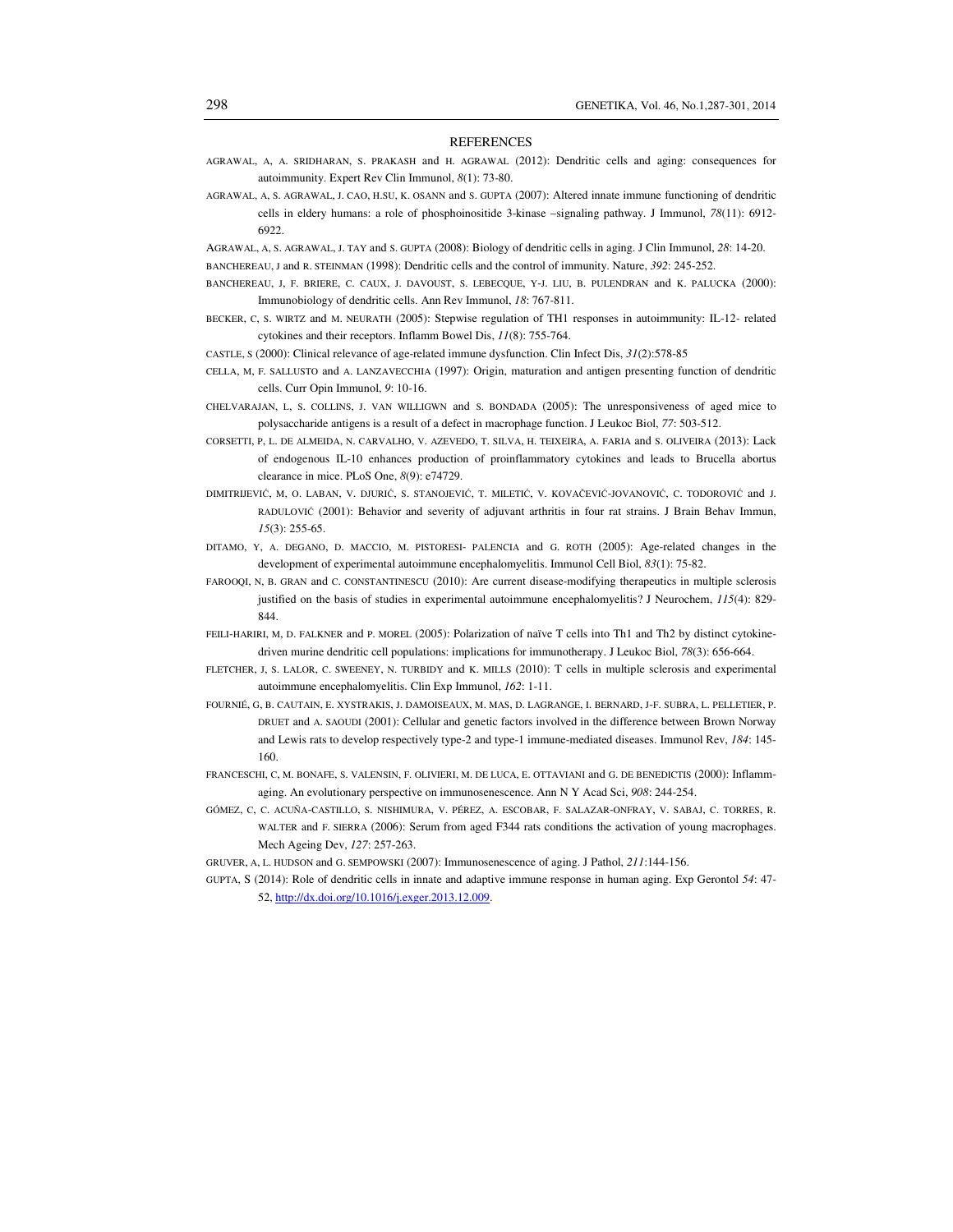- HARDIN, J (2005): Dendritic cells: potential triggers of autoimmunity and targets for therapy. *Ann Rheum Dis, 64*(4): 86– 90.
- HART, D (1997): Dendritic cells: unique leukocyte populations which control the primary immune response. Blood, *90*(9): 3245-3287.
- HUBERT, F-X, C. VOISINE, C. LOUVET, J-M. HESLAN, A. OUABED, M. HESLAN and R. JOSIEN (2006): Differential pattern recognition receptor expression but stereotyped responsiveness in rat spleen dendritic cell subsets. J Immunol, *177*: 1007-1016.
- JONULEIT, H, U. KÜHN, G.MÜLLER, K. STEINBRICK, L. PARAGNIK, E. SCHMITP, J. KNOP and A. ENK (1997): Proinflammatory cytokines and prostaglandins induce maturation of potent immunostimulatory dendritic cells under fetal calf serum-free conditions. Eur J Immunol, *27*: 3135-3142.
- KALLEN, B and O. NILSSON (1989): Age as a factor determining susceptibility for experimental autoimmune encephalomyelitis in the rat. Int Arch Allergy Appl Immunol, *90*(1): 16-19.
- KAPSENBERG, M (2003): Dendritic- cell control of pathogen driven T-cell polarization. Nat Rev Immunol, *3*: 984-993.
- LARBI, A, C. FRANCESCHI, D. MAZZATTI, R. SOLANA, A. WIKBY and G. PAWELEC (2008): Aging of the immune system as a prognostic factor for human longevity. Physiology, *23*:64-74.
- LESLIE, R and M. DELLI CASTELLI (2004): Age-dependent influences on the origins of autoimmune diabetes: evidence and implications. Diabetes, *53*(12): 3033-3040.
- LIAO, H, Y. YANG, Y. CHEN, M. HSU, H. SHIEH and Y. CHEN (2007): Macrophages derived from bone marrow modulate differentiation of myeloid dendritic cells. Cell Mol Life Sci *64*: 104-111.
- LUDEWIG, B, T. JUNT, H. HENGARTNER and R. ZINKERNAGEL (2001): Dendritic cells in autoimmune diseases. *Curr Opin Immunol, 13*(6): 657–662.
- LUDOWYK, P, W. HUGHES, A. HUGH, D. WILLENBORG, K. ROCKETT and C. PARISH (1993): Astrocytic hypertrophy: an important pathological feature of chronic experimental autoimmune encephalitis in aged rats. J Neuroimmunol, *48*(2): 121-134.
- MACATONIA, S, N. HOSKEN, M. LITTON, P. VIERIA, C. HSIEH, J. CULPEPPER, M. WYSOCKA, G. TRINCHIERI, K. MURPHY and A. O' GARRA (1995): Dendritic cells produce IL-12 and direct the development of Th1 cells from naive CD4+ T cells. J Immunol, *154*(10): 5071-5079.
- MEHLING, A and BEISSERT: Dendritic cells under investigation in autoimmune disease. *Crit Rev Biochem Mol Biol, 38*(1): 1–21.
- MILJKOVIC, DJ and M. MOSTARICA-STOJKOVIC (2006): Resistance to the induction of experimental autoimmune encephalomyelitis- a tool for studying pathogenesis of the central nervous system autoimmunity. Iugoslavi Physiol Pharmacol Acta, *42*(1): 1-18.
- MILJKOVIC, DJ, S. STOSIC-GRUJICIC, M. MARKOVIC, M. MOMCILOVIC, Z. RAMIC, D. MAKSIMOVIC-IVANIC, S. MIJATOVIC, D. POPADIC, I. CVETKOVIC and M. MOSTARICA-STOJKOVIC (2006): Strain difference in susceptibility to experimental autoimmune encephalomyelitis between Albino Oxford and Dark Agouti rats correlates with disparity in production of IL-17, but not nitric oxide. J Neurosci Res, *84*: 379-388.
- MORRISON, R, J. CRUSE, H. WANG and R. LEWIS (2003): Dendritic cell differentiation and proliferation: enhancement by tumor necrosis factor-alpha. Exp Mol Pathol, *75*(3): 228-237.
- MOSTARICA-STOJKOVIC, M, M. PETROVIC and M. LUKIC (1982): Cellular and genetic basis of the relative resistance to the induction of experimental allergic encephalomyelitis (EAE) in albino oxford (AO) rats. Adv Exp Med Biol, *149*: 699-702.
- MÜNZ, C, R. STEINMAN and S. FUJII (2005): Dendritic cell maturation by innate lymphocytes: coordinated stimulation of innate and adaptive immunity. J Exp Med, *202*(2): 203-207.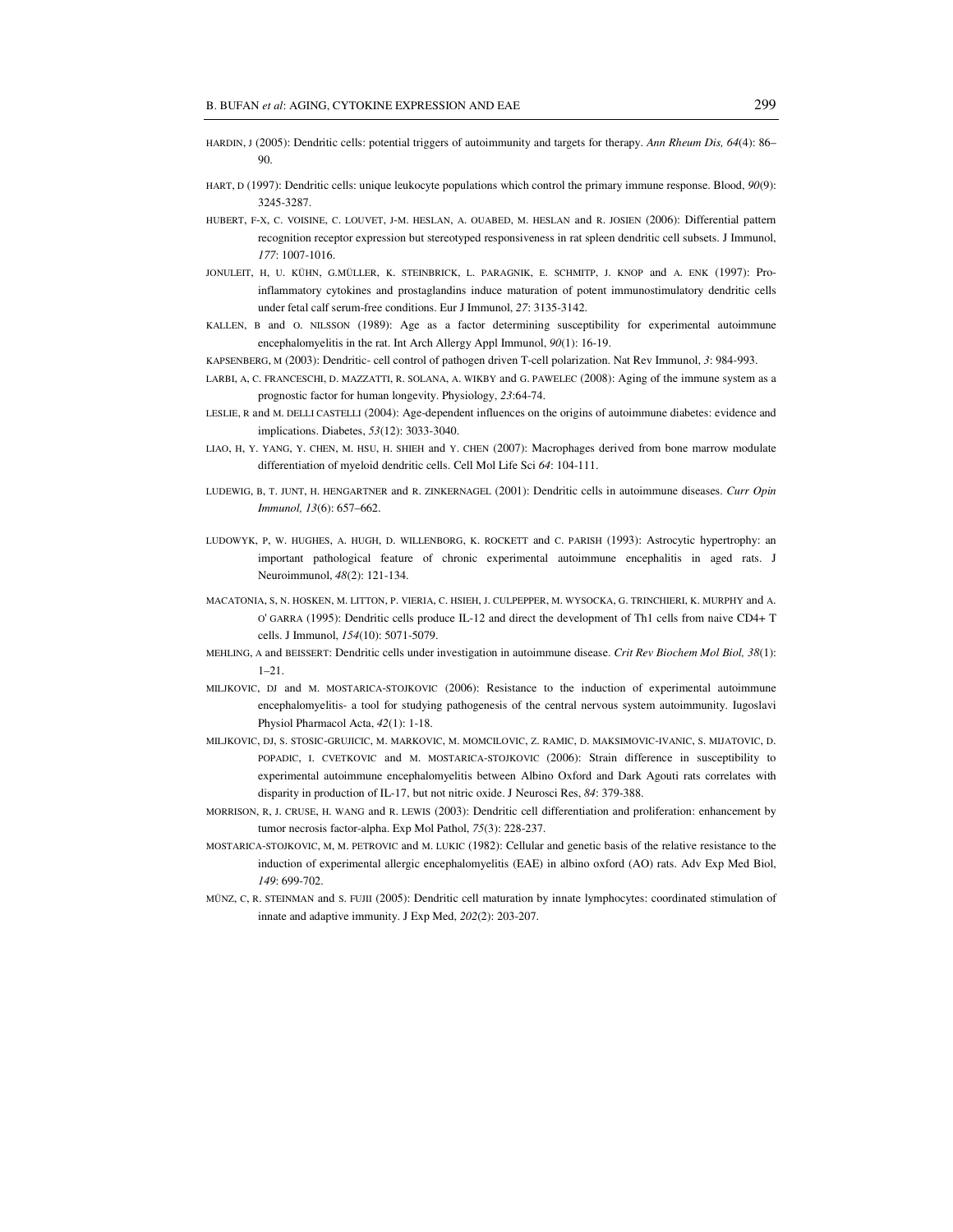NAIK, S (2008): Demystifying the development of dendritic cell subtypes, a little. Immunol Cell Biol, *86*(5): 439-452. NIKOLICH-ZUGICH, J (2005): T cell aging: naive but not young. J Exp Med, *201*: 837-840.

- PANDA, A, F. QIAN, S. MOHANTY, D. VAN DUIN, F. NEWMAN, L. ZHANG, S. CHEN, V. TOWLE, R. BELSHE, E. FIKRIG, H. ALLORE, R. MONTGOMERY and A. SHAW (2010): Age-associated decrease in TLR function in primary human dendritic cells predicts influenza vaccine response. J Immunol, *184*(5): 2518-2527.
- PULENDRAN, B (2005): Variegation of the immune response with dendritic cells and pathogen recognition receptors. J Immunol, *174*(5): 2457- 2465.
- REIS E SOUSA, C (2006): Dendritic cells in a mature age. Nat Rev Immunol, *6*: 476-483.
- SATHE, P and K. SHORTMAN (2008): The steady-state development of splenic dendritic cells. Mucosal Immunol, *1*(6): 425-431.
- SHAW, A, S. JOSHI, H. GREENWOOD, A. PANDA and J. LORD (2010): Aging of the innate immune system. Curr Opin Immunol, *22*: 507-513.
- SLOBODIN, G, A. KESSEL, R. PERI, N. ZAIGRAIKIN, M. ROZENBAUM, I. ROSNER and E. TOUBI (2009): Etanercept impairs maturation of human monocyte-derived dendritic cells by inhibiting the autocrine TNFalpha-mediated signaling. Inflammation, *32*: 146-150.
- SOLANA, R, R. TARAZONA, I. GAYOSO, O. LESUR, G. DUPUIS and T. FULOP (2012): Innate immunosenescence: effect of aging on cells and receptors of the innate immune system in humans. Semin Immunol, *24*(5): 331-341.
- STEINMAN, R, D. HAWIGER and M. NUSSENZWEIG (2003): Tolerogenic dendritic cells. Ann Rev Immunol, *21*: 685-711.
- STOSIC-GRUJICIC, S, Z. RAMIC, V. BUMBASIREVIC, L. HARHAJI and M. MOSTARIC-STOJKOVIC (2004): Induction of experimental autoimmune encephalomyelitis in Dark Agouti rats without adjuvant. Clin Exp Immunol, *136*(1): 49-55.
- TARJANYI, O, F. BOLDIZSAR, P. NEMETH, K. MIKECZ *and* T. GLANT (2009)*:* Age-related changes in arthritis susceptibility and severity in a murine model of rheumatoid arthritis. Immun Ageing, *6*: 8-17.
- VASTO, S, G. CANDORE, C. BALISTERI, M. CARUSO, G. COLONNA- ROMANO, M. GRIMALDI, F. LISTI, D. NUZZO, D. LIO and C. CARUSO (2007): Inflammatory networks in ageing, age-related diseases and longevity. Mech Ageing Dev, *128*(1): 83-91.
- VOISINE, C, F-X. HUBERT, B. TRINITÉ, M. HESLAN and R. JOSIEN (2002): Two phenotypically distinct subsets of spleen dendritic cells in rats exhibit different cytokine production and T cell stimulatory activity. J Immunol, *169*: 2284-2291.
- VOLLMER, T and S. WAXMAN (1991): Multiple sclerosis and other demyelinating disorders. In: Rosenberg RN (ed.) Comprehensive Neurology, New York, Raven Press: 489–93.
- VREMEC, D, M. O' KEEFFE, A. WILSON, I. FERRERO, U. KOCH, F. RADTKE, B. SCOTT, P. HERTZOG, J. VILLADANGROS and K. SHORTMAN (2010): Factors determining the spontaneous activation of splenic dendritic cells in culture. Innate Immun, *17*(3): 338-52.
- WALDNER, H, M. COLLINS and V. KUCHROO (2004): Activation of antigen-presenting cells by microbial products breaks self tolerance and induces autoimmune disease. J Clin Invest, *113*(7): 990-997.
- WILKE, C, I. KRYCZEK, S. WEI, E. ZHAO, K. WU, G. WANG and W. ZOU (2011): Th17 cells in cancer: help or hindrance? Carcinogenesis, *32*(5): 643-649.
- WILSON, N, D. EL-SUKKARI, G. BELZ, C. SMITH, R. STEPTOE, W. HEATH, K. SHORTMAN and J. VILLADANGROS (2003): Most lymphoid organ dendritic cell types are phenotypically and functionally immature. Blood, *102*: 2187-2194.
- YANG, L and Y. HOU (2006): Different characters of spleen OX-62 positive dendritic cells between Fischer and Lewis rats. Cell Mol Immunol, *3*(2): 145-150.